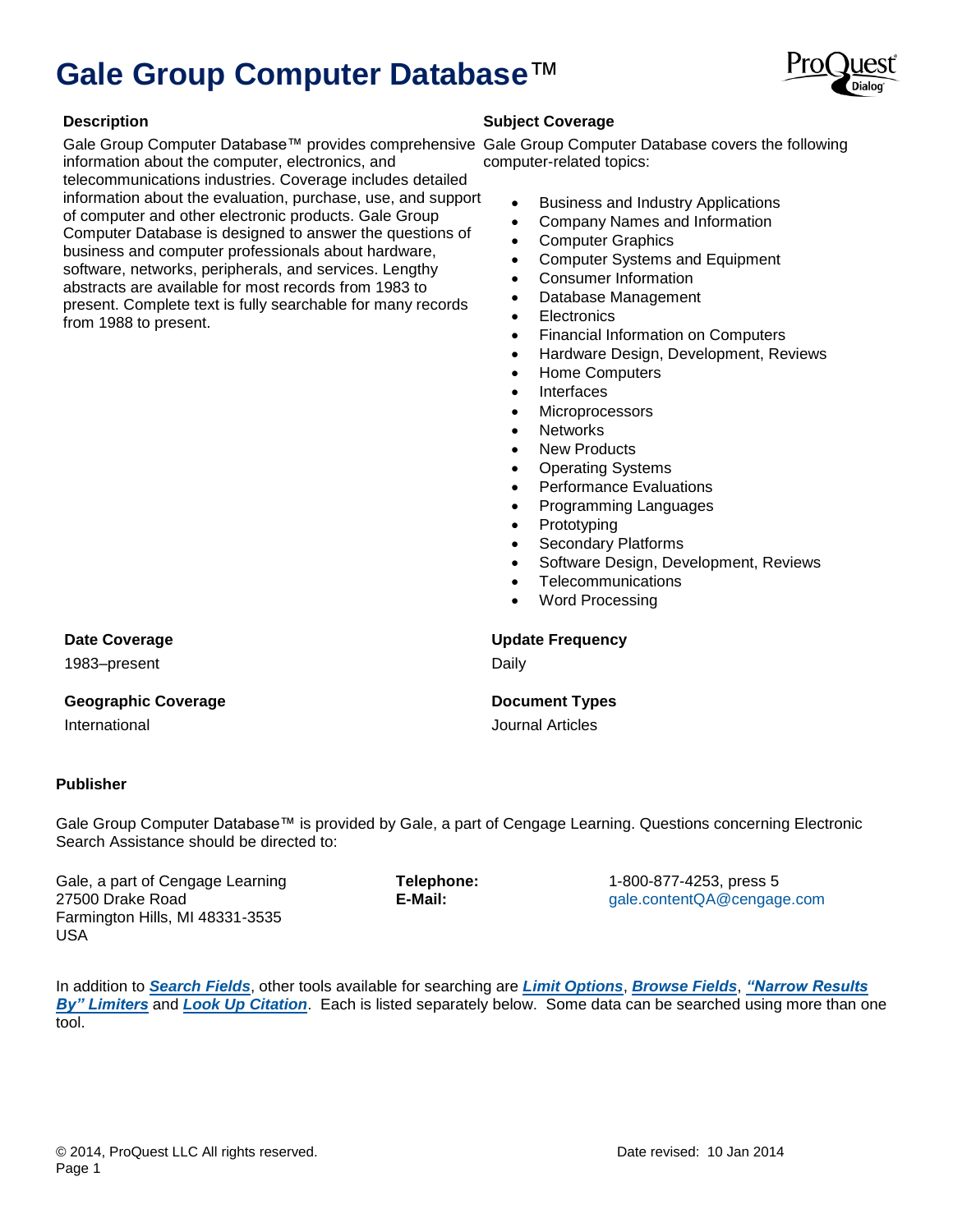# *SAMPLE DOCUMENT*

<span id="page-1-0"></span>

|                     |                                                                                                                                                                                                                                                                             | Basic Search   Advanced ▼   Command Line                                                                                                                                                                                                                                                                                                                                                                                      |       |  |  |
|---------------------|-----------------------------------------------------------------------------------------------------------------------------------------------------------------------------------------------------------------------------------------------------------------------------|-------------------------------------------------------------------------------------------------------------------------------------------------------------------------------------------------------------------------------------------------------------------------------------------------------------------------------------------------------------------------------------------------------------------------------|-------|--|--|
|                     | Citation « Back to results                                                                                                                                                                                                                                                  |                                                                                                                                                                                                                                                                                                                                                                                                                               | < Pre |  |  |
|                     | Add to selected items                                                                                                                                                                                                                                                       | <b>BED</b> Save to My Research En                                                                                                                                                                                                                                                                                                                                                                                             |       |  |  |
| ΤI<br><b>AU,PUB</b> | Providing real-estate services through the integration of 3D laser scanning<br>and building information modelling<br>Mahdjoubi, Lamine X; Moobela, Cletus X; Laing, Richard X. Computers in Industry 64.9 (Dec<br>2013): 1272(10).<br>$\Box$ Indexing (details) $\Box$ Cite |                                                                                                                                                                                                                                                                                                                                                                                                                               |       |  |  |
| YR, PG              |                                                                                                                                                                                                                                                                             |                                                                                                                                                                                                                                                                                                                                                                                                                               |       |  |  |
|                     |                                                                                                                                                                                                                                                                             |                                                                                                                                                                                                                                                                                                                                                                                                                               |       |  |  |
| <b>BDE,SU</b>       | <b>Business subject</b>                                                                                                                                                                                                                                                     | Architecture -- Analysis;<br>Architecture -- Models;<br>Optical scanners -- Analysis;<br>Optical scanners -- Models;<br>Computer aided design -- Analysis;<br>Computer aided design -- Models;<br>Real estate industry -- Analysis;<br>Real estate industry -- Models;<br>Scanning devices -- Analysis;<br>Scanning devices -- Models;<br>Computer-aided design -- Analysis;<br>Computer-aided design -- Models;<br>Analysis; |       |  |  |
| IF,SU               |                                                                                                                                                                                                                                                                             | Models                                                                                                                                                                                                                                                                                                                                                                                                                        |       |  |  |
|                     | <b>Identifier (keyword)</b>                                                                                                                                                                                                                                                 | Trade                                                                                                                                                                                                                                                                                                                                                                                                                         |       |  |  |
| <b>NAICS</b>        | <b>NAICS classification</b>                                                                                                                                                                                                                                                 | 333314: Optical Instrument and Lens Manufacturing:<br>53139: Other Activities Related to Real Estate                                                                                                                                                                                                                                                                                                                          |       |  |  |
| <b>PRCC</b>         | <b>Product classification</b>                                                                                                                                                                                                                                               | 3832524: Optical Scanners;<br>6008000: Real Estate Services                                                                                                                                                                                                                                                                                                                                                                   |       |  |  |
| <b>SIC</b>          | <b>SIC classification</b>                                                                                                                                                                                                                                                   | 3577: Computer peripheral equipment, not elsewhere classified;<br>6531: Real estate agents and managers                                                                                                                                                                                                                                                                                                                       |       |  |  |
| ΤI                  | <b>Title</b>                                                                                                                                                                                                                                                                | Providing real-estate services through the integration of 3D laser scanning<br>and building information modelling                                                                                                                                                                                                                                                                                                             |       |  |  |
|                     | <b>Author</b>                                                                                                                                                                                                                                                               | Mahdjoubi, Lamine; Moobela, Cletus; Laing, Richard                                                                                                                                                                                                                                                                                                                                                                            |       |  |  |
| AU<br><b>PUB</b>    | <b>Publication title</b>                                                                                                                                                                                                                                                    | Computers in Industry                                                                                                                                                                                                                                                                                                                                                                                                         |       |  |  |
| VO                  | <b>Volume</b>                                                                                                                                                                                                                                                               | 64                                                                                                                                                                                                                                                                                                                                                                                                                            |       |  |  |
| <b>ISS</b>          | <b>Issue</b>                                                                                                                                                                                                                                                                | 9                                                                                                                                                                                                                                                                                                                                                                                                                             |       |  |  |
| PG                  | <b>Pagination</b>                                                                                                                                                                                                                                                           | 1272(10)                                                                                                                                                                                                                                                                                                                                                                                                                      |       |  |  |
| PD, YR              | <b>Publication date</b>                                                                                                                                                                                                                                                     | Dec 2013                                                                                                                                                                                                                                                                                                                                                                                                                      |       |  |  |
| PВ                  | <b>Publisher</b>                                                                                                                                                                                                                                                            | Elsevier B.V.                                                                                                                                                                                                                                                                                                                                                                                                                 |       |  |  |
| JSU                 | Journal subject                                                                                                                                                                                                                                                             | Computers, High technology industry                                                                                                                                                                                                                                                                                                                                                                                           |       |  |  |
| <b>ISSN</b>         | ISSN                                                                                                                                                                                                                                                                        | 0166-3615                                                                                                                                                                                                                                                                                                                                                                                                                     |       |  |  |
| JC                  | <b>Journal code</b>                                                                                                                                                                                                                                                         | 3879                                                                                                                                                                                                                                                                                                                                                                                                                          |       |  |  |
|                     | Source type                                                                                                                                                                                                                                                                 | Magazine/Journal                                                                                                                                                                                                                                                                                                                                                                                                              |       |  |  |
| <b>PSTYPE</b><br>LA | <b>Language of publication</b>                                                                                                                                                                                                                                              | English                                                                                                                                                                                                                                                                                                                                                                                                                       |       |  |  |
| <b>DTYPE</b>        | <b>Document type</b>                                                                                                                                                                                                                                                        | Magazine/Journal                                                                                                                                                                                                                                                                                                                                                                                                              |       |  |  |
|                     | <b>Source attribution</b>                                                                                                                                                                                                                                                   | Gale Group Computer Database, © Publisher specific                                                                                                                                                                                                                                                                                                                                                                            |       |  |  |
| ΑN<br><b>DCRE</b>   | <b>Accession number</b>                                                                                                                                                                                                                                                     | 349010207                                                                                                                                                                                                                                                                                                                                                                                                                     |       |  |  |
|                     | <b>Document URL</b>                                                                                                                                                                                                                                                         | http://search.proquest.com/professional/docview<br>/1458453053?accountid=137296                                                                                                                                                                                                                                                                                                                                               |       |  |  |
|                     | <b>Copyright</b>                                                                                                                                                                                                                                                            | Copyright 2013 Gale, Cengage Learning. All rights reserved.                                                                                                                                                                                                                                                                                                                                                                   |       |  |  |
|                     | <b>Date created</b>                                                                                                                                                                                                                                                         | 2013-11-14                                                                                                                                                                                                                                                                                                                                                                                                                    |       |  |  |
|                     | <b>Updates</b>                                                                                                                                                                                                                                                              | 2013-11-15                                                                                                                                                                                                                                                                                                                                                                                                                    |       |  |  |
| UD.<br><b>FAV</b>   | <b>First available</b>                                                                                                                                                                                                                                                      | 2013-11-15                                                                                                                                                                                                                                                                                                                                                                                                                    |       |  |  |
|                     | Database                                                                                                                                                                                                                                                                    | Gale Group Computer Database™ (1983 - current)                                                                                                                                                                                                                                                                                                                                                                                |       |  |  |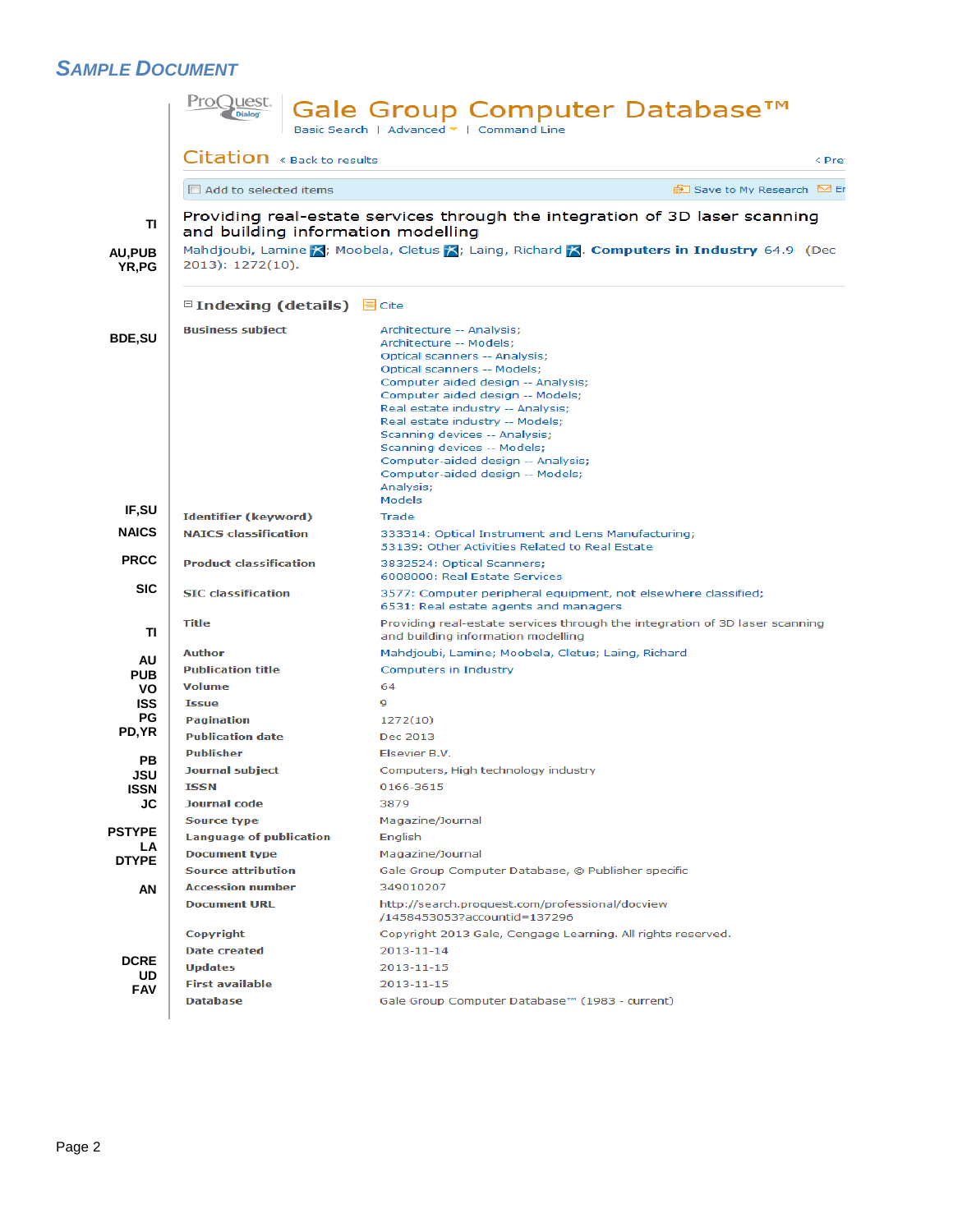# *SEARCH FIELDS*

You can use field codes on the Basic Search, Advanced Search, and Command Line Search pages to limit searches to specific fields. The table below lists the field codes for this file.

| <b>Field Name</b>                                 | <b>Field</b><br>Code     | <b>Example</b>                                                                                    | <b>Description and Notes</b>                                                                                                                                                                                                                 |
|---------------------------------------------------|--------------------------|---------------------------------------------------------------------------------------------------|----------------------------------------------------------------------------------------------------------------------------------------------------------------------------------------------------------------------------------------------|
| Abstract                                          | AB                       | ab(diagnostic imag*)                                                                              | Use adjacency and/or Boolean operators to narrow<br>search results.                                                                                                                                                                          |
| Accession number                                  | AN                       | an(297456235)                                                                                     | A unique document identification number assigned<br>by Gale.                                                                                                                                                                                 |
| All fields (no full text)                         | <b>ALL</b>               | all("building information modeling")                                                              | The search includes all fields except Document text<br>(TX).                                                                                                                                                                                 |
| All fields + text                                 | $\overline{\phantom{a}}$ | "building information modeling"                                                                   | Includes all fields including the document text.                                                                                                                                                                                             |
| Author                                            | AU                       | au(moobela, cletus)                                                                               | Includes all Authors.                                                                                                                                                                                                                        |
| First author                                      | <b>FAU</b>               | fau(mahdjoubi, lamine)                                                                            | First name listed in Author field.                                                                                                                                                                                                           |
| <b>Business subject</b>                           | <b>BDE</b>               | bde("architecture -- models")                                                                     |                                                                                                                                                                                                                                              |
| Classification                                    | CC                       | cc("optical instrument*")<br>$cc(3333*)$                                                          | Field code CC searches both the codes and the<br>terms for SIC, NAICS, Event & Product<br>classifications.                                                                                                                                   |
| Advertising classification                        | $AD\overline{C}$         | adc(28: packaging)<br>adc(legal/government regulation)<br>adc(94: legal/government<br>regulation) | Also searchable using field code CC.                                                                                                                                                                                                         |
| Event classification <sup>1</sup>                 | <b>EVT</b>               | evt(250: financial management)                                                                    | Also searchable using field code CC.                                                                                                                                                                                                         |
| NAICS <sup>1</sup>                                | <b>NAICS</b>             | naics(333314: optical instrument<br>and lens manufacturing)                                       | Also searched with field code CC.                                                                                                                                                                                                            |
| Product classification <sup>1</sup>               | <b>PRCC</b>              | naics(333314)<br>prcc(3832524: optical scanners)                                                  | Also searchable using field code CC.                                                                                                                                                                                                         |
| US SIC                                            | $\overline{\text{SIC}}$  | sic(3577)                                                                                         | Also searchable using field code CC.                                                                                                                                                                                                         |
|                                                   |                          |                                                                                                   |                                                                                                                                                                                                                                              |
|                                                   | CO, COM                  | sic(computer peripheral equipment)<br>co(perceptron inc)                                          | Also searched with field code ORG.                                                                                                                                                                                                           |
| Company/organization <sup>1</sup><br>Date created | <b>DCRE</b>              | dcre(2013-11-14)                                                                                  | The date on which the information provider created                                                                                                                                                                                           |
|                                                   |                          |                                                                                                   | the record. Date range searching is supported.                                                                                                                                                                                               |
| Dateline                                          | <b>DLN</b>               | dln(oslo)                                                                                         |                                                                                                                                                                                                                                              |
| Document ID                                       |                          |                                                                                                   | See Accession number.                                                                                                                                                                                                                        |
| Document text                                     | TX                       | tx("high speed communication ICs")                                                                |                                                                                                                                                                                                                                              |
| Document title                                    | <b>TI</b>                | ti("real-estate services" AND "3D<br>laser scanning")                                             | Includes title, alternate title, subtitle and original<br>language of document title, if available.                                                                                                                                          |
| Alternate title                                   | OTI                      | oti("patient protection and<br>affordable care act")                                              | Includes Alternate title, Subtitle, and Original-<br>language title if available.                                                                                                                                                            |
| Title only                                        | $\overline{110}$         | tio(photometer)                                                                                   | Searches only the Title, not Alternate Title or<br>Subtitle.                                                                                                                                                                                 |
| Document type                                     | <b>DTYPE</b>             | dtype(article)                                                                                    |                                                                                                                                                                                                                                              |
|                                                   |                          | dtype(interview)                                                                                  |                                                                                                                                                                                                                                              |
| First available                                   | <b>FAV</b>               | fav(2013-11-15)                                                                                   | Indicates the first time a document was loaded in a<br>specific database on PQD Professional. It will not<br>change regardless of how many times the record is<br>subsequently reloaded, as long as the accession<br>number does not change. |

 1 A Lookup/Browse feature is available for this field in the Advanced Search dropdown or in Browse Fields.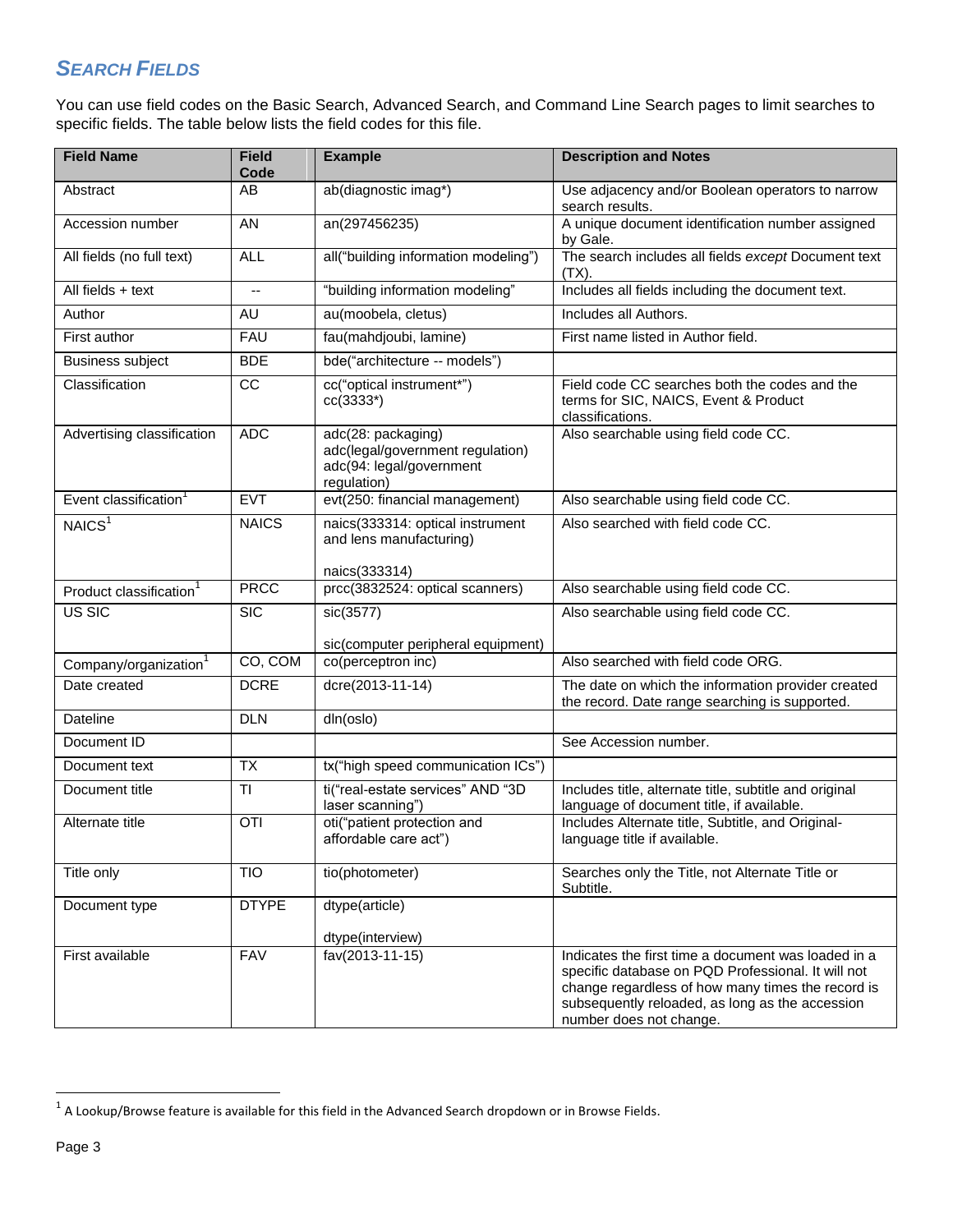| <b>Field Name</b>              | <b>Field</b><br>Code | <b>Example</b>                                          | <b>Description and Notes</b>                                                                                                                                              |
|--------------------------------|----------------------|---------------------------------------------------------|---------------------------------------------------------------------------------------------------------------------------------------------------------------------------|
| From database <sup>2</sup>     | <b>FDB</b>           | ti("bar code scan*") AND<br>fdb(galecomputer)           |                                                                                                                                                                           |
|                                |                      | ti("bar code scan*") AND<br>fdb(1008682)                |                                                                                                                                                                           |
| Full text present              | <b>FTANY</b>         | ("broadband infrared applications")<br>AND ftany(yes)   | Add: AND FTANY(YES) to a query to limit your<br>search to articles with full text.                                                                                        |
| Identifier (Keyword)           | IF                   | if(trade)                                               |                                                                                                                                                                           |
| <b>ISSN</b>                    | <b>ISSN</b>          | issn(0166-3615)<br>issn(01663615)                       |                                                                                                                                                                           |
| <b>Issue</b>                   | <b>ISS</b>           | iss(9)                                                  |                                                                                                                                                                           |
| Journal code                   | <b>JC</b>            | jc(3879)                                                | Assigned by the information provider identifying a<br>specific source.                                                                                                    |
| Journal title                  | <b>JN</b>            | jn("computers in industry")                             | Journal names only. For names of other publication<br>types, use PUB. Also searchable via the Look Up<br>Citation tool for Publication name.                              |
| Language                       | LA                   | la(german)                                              |                                                                                                                                                                           |
| Lead paragraph                 | <b>LP</b>            | lp(desktop 3d scanner)                                  | Displayed in the Preview pane.                                                                                                                                            |
| Location <sup>1</sup>          | LOC, LO              | loc(california)<br>loc(france)                          |                                                                                                                                                                           |
| Pagination                     | PG                   | pg(1272(10))<br>pg(A25(L))                              |                                                                                                                                                                           |
| Person <sup>1</sup>            | <b>PER</b>           | per(casey)                                              |                                                                                                                                                                           |
| Publication date               | PD                   | pd(20120724)<br>pd(>20110415)<br>pd(2010101 - 20110201) | Date range searching is supported.                                                                                                                                        |
| Publication title <sup>1</sup> | <b>PUB</b>           | pub.exact("computers in industry")                      |                                                                                                                                                                           |
| Publication year               | <b>YR</b>            | yr(2013)<br>yr(2012-2014)<br>yr(>2009)                  | Date range searching is supported. Displays as part<br>of publication date.                                                                                               |
| Publisher                      | <b>PB</b>            | pb("Elsevier b v")                                      |                                                                                                                                                                           |
| Source type                    | <b>PSTYPE</b>        | pstype("magazine/journal")                              | PSTYPE searches IP-supplied values; STYPE<br>searches PQ-normalised values.                                                                                               |
| Subject                        | <b>SU</b>            | su(scanning devices LNK models)                         | SU field code search includes Gale subject indexing.<br>target audience, journal subject, SIC and NAICS<br>terms, location/geo terms. Subject Look up is more<br>limited. |
| Ticker symbol                  | <b>TKS</b>           | tks(prcp)                                               |                                                                                                                                                                           |
| Updated                        | <b>UD</b>            | ud(2013-11-14)                                          | The date(s) the record was loaded as a result of an<br>update provided by the supplier.                                                                                   |
| Volume                         | VO                   | vo(64)                                                  |                                                                                                                                                                           |
| Word count                     | WC                   | $wc(>=1000)$                                            |                                                                                                                                                                           |

# <span id="page-3-0"></span>*LIMIT OPTIONS*

Limit options are quick and easy ways of searching certain common concepts*.* Check boxes are available for:

# **Full text**

 2 Click the "Field codes" hyperlink at the top right of the Advanced Search page. Click "Search syntax and field codes", then click on "FDB command" to get a list of database names and codes that can be searched with FDB.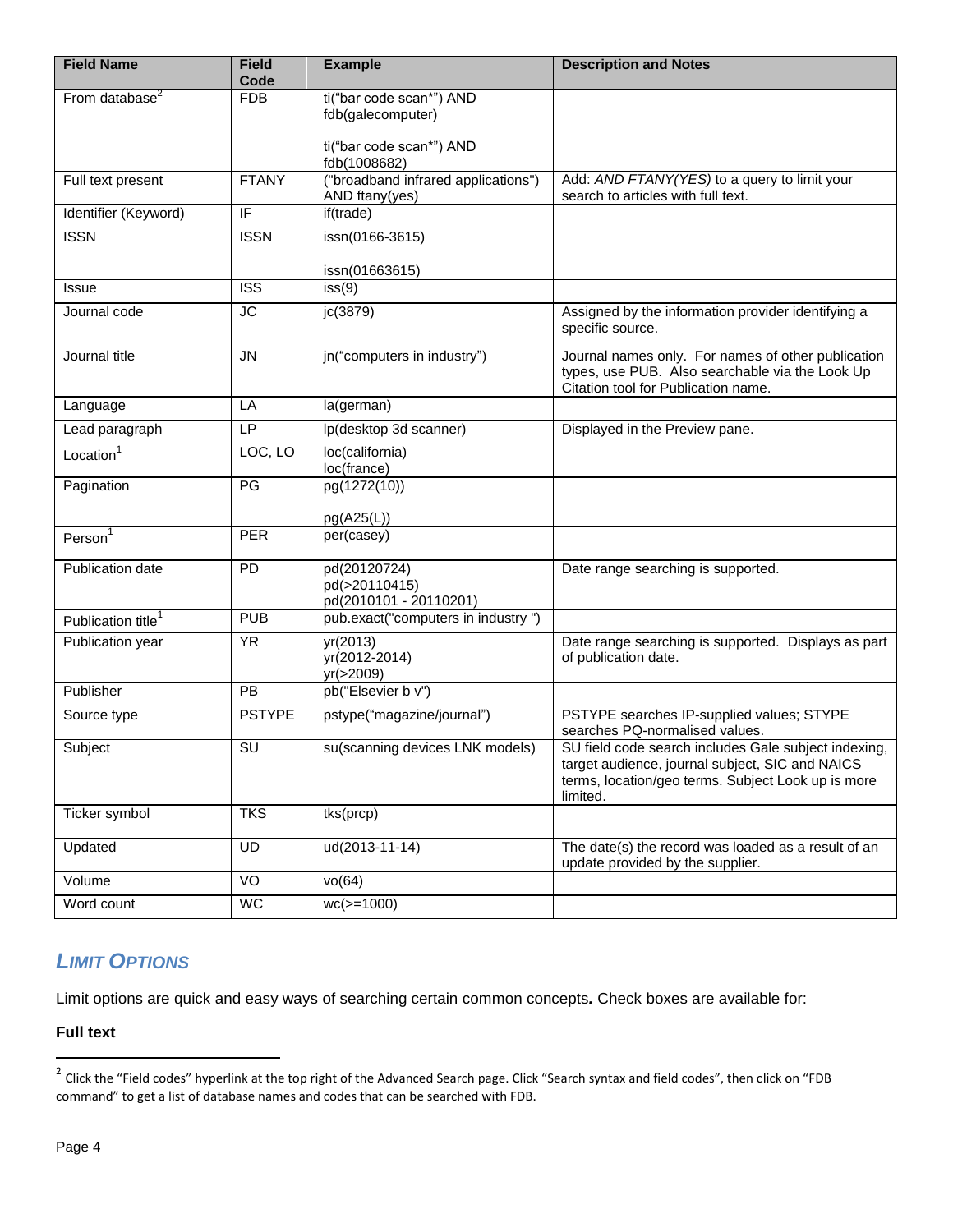Short lists of choices are available for:

### **Source type, Document type, Language**

**Date limiters** are available in which you can select single dates or ranges for date of **publication** and **updated**.

# <span id="page-4-0"></span>*B[ROWSE](#page-4-0) FIELDS*

You can browse the contents of certain fields by using Look Up lists. These are particularly useful to validate spellings or the presence of specific data. Terms found in the course of browsing may be selected and automatically added to the Advanced Search form. Look Up lists are available in the fields drop-down for:

### <span id="page-4-1"></span>**Companies/organizations, People, Locations**

and additionally in the fields drop-down for:

#### **Publications, Event classifications, NAICS, Product classifications**

# *"NARROW RESULTS BY" LIMITERS*

When results of a search are presented, the results display is accompanied by a list of "Narrow results by" options shown on the right-hand panel. Click on any of these options and you will see a ranked list showing the most frequently occurring terms in your results. Click on the term to apply it to ("narrow") your search results. "Narrow results by" limiters include:

### <span id="page-4-2"></span>**Full text, Source type, Publication title, Document type, Author, Subject, NAICS classification, Product classification, SIC classification, Company/organization, Location, Person, Language, Publication date**

# *LOOK UP CITATION*

If you need to trace a particular bibliographic reference, use the Look Up Citation feature. Find a link to this toward the top left of the Advanced Search page, or in the drop list under Advanced on any search form; click this and you will go to a form where you can enter any known details of the citation, including:

#### **Document title, Author, Publication title, ISSN, ISBN, Volume, Issue, Page, Date, DOI**

# **Terms & Conditions**

Gale Group Computer Database is a registered trademark of Gale, a part of Cengage Learning.

TERMS AND CONDITIONS: For Dialog's Redistribution and Archive Policy, enter HELP ERA online. The following terms and conditions also apply. These Databases (the "Databases") are copyrighted by Gale, a part of Cengage Learning. The Gale Databases are provided "as is" without warranty of any kind. Neither Gale, a part of Cengage Learning, nor any of its data suppliers make any warranty whatsoever as to the accuracy or completeness of any of the Databases or the results to be obtained from using the informatiSureon contained therein and neither Gale, a part of Cengage Learning, nor any of its data suppliers shall be responsible for any claims attributable to errors, omissions or other inaccuracies in the information contained in any Gale Databases. The entire risk as to the results and performance of any Gale Database is assumed by the user of that Database. Further, neither Gale, a part of Cengage Learning, nor any of its data suppliers make any representations or warranties either express or implied, with respect to any of the Databases, including, but not limited to, the quality, performance, merchantability or fitness for a particular purpose of any Gale Database or any information contained therein. In no event shall Gale, a part of Cengage Learning, or any of its data suppliers be liable for direct, indirect, special, incidental or consequential damages arising out of the use of or inability to use any Gale Database or for any loss or damage of any nature caused to any person as a result of the use of the Database. Material contained in any Database may not be sold. Material contained in any Database may not be made available in any manner whatsoever to a third party or duplicated, redistributed or archived except solely for the customer's own internal use and according only to (1) the Terms & Conditions in Dialog's Standard Service Agreement and (2) the terms and conditions contained below. A user may not: - redistribute, copy or electronically store (archive) all or a majority of records from a single issue of a publication retrieved from the Databases. - electronically store (archive) in machine-readable form for more than